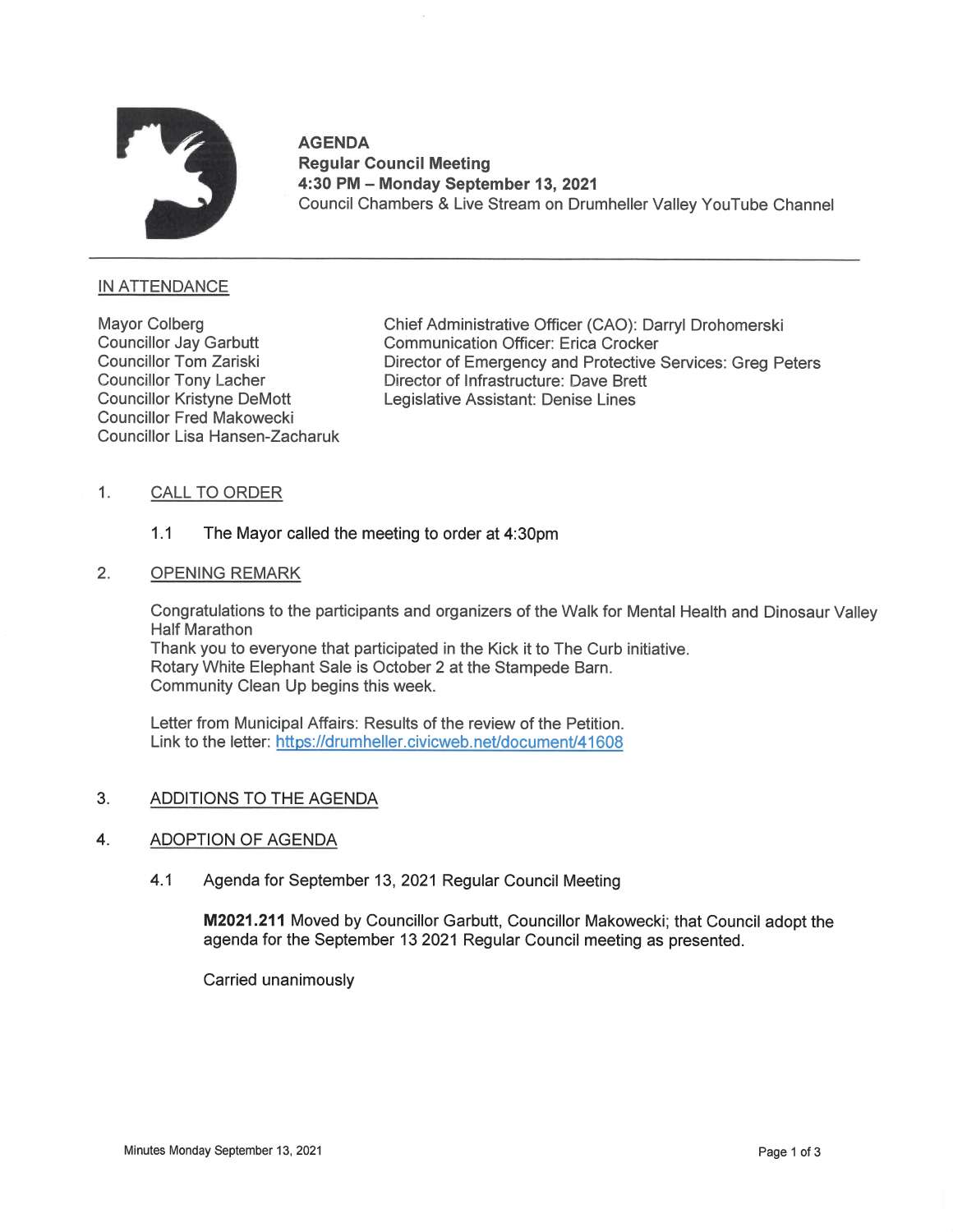#### 5. MINUTES

5.1 Minutes for the September 7, 2021 Regular Council Meeting

M2021.212 Moved by Councillor Lacher, Councillor Hansen-Zacharuk; that Council adopt the minutes for September 7, 2021 Regular Council Meeting as presented.

Carried unanimously

### 6. DELEGATION

6.1 ATCO Street Light Presentation: 2021 Non-Invested vs Invested and 2021 LED Multiplier Presented by Shahedul Amin, Supervisor, Operations Electricity and Gregory Smith Supervisor Operations

Council discussed the benefits and drawbacks of Non-Invested vs Invested Street Light program as well as the possibility of LED Conversion presented by ATCO representatives. A request was made for an end of life report of the existing lights.

### $\overline{7}$ . REQUEST FOR DECISION AND REPORTS

- 7.1 CHIEF ADMINISTRATIVE OFFICER
- 7.1.1 Amendments to Land Use Bylaw 16.20 Amending LUB Bylaw 18.21 Third Reading

M2021.213 Moved by Councillor Zariski, Councillor Hansen-Zacharuk; that Council give third reading to Amending LUB2021-A Bylaw 18.21 as amended.

Carried unanimously

7.1.2 Request for Decision - Council and Committee Meeting Procedures Bylaw 04.21 - First Reading

Council made note of typos and grammatical errors to be corrected prior to third reading.

M2021.214 Moved by Councillor Hansen-Zacharuk, Councillor De Mott; that Council give first reading to Council and Committee Bylaw 04.21 as presented.

Carried unanimously

M2021.215 Moved by Councillor De Mott, Councillor Makowecki that Council give second reading to Council and Committee Bylaw 04.21 as presented.

Carried unanimously